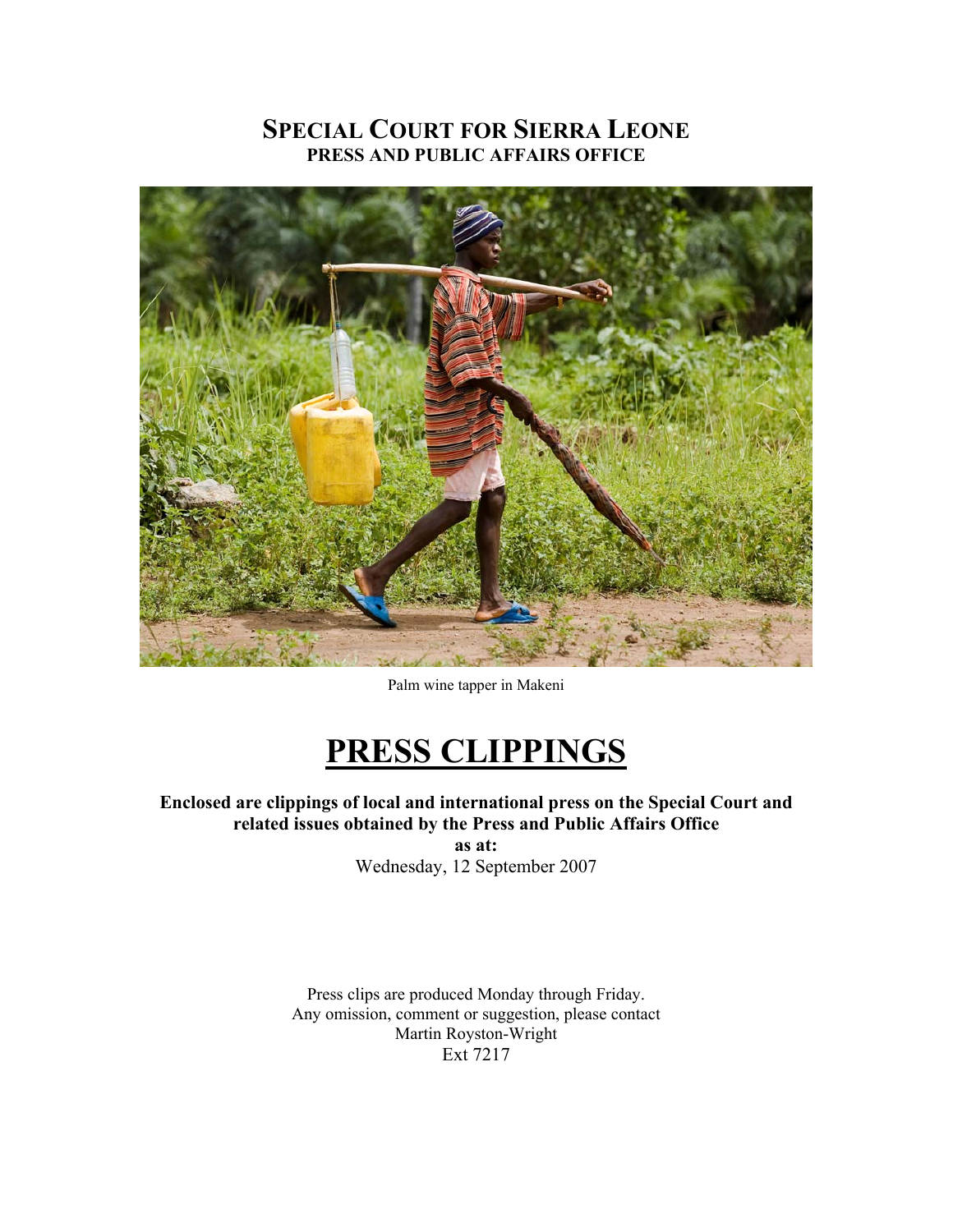| <b>International News</b>                                                             |               |
|---------------------------------------------------------------------------------------|---------------|
| UNMIL Public Information Office Media Summary / UNMIL                                 | Pages 3-5     |
| UN Sees Liberia Progress but Urges Caution in Cutting UN Force / Agence France Presse | Page 6        |
| Rwandans Say Reconciliation Achieved by Forgiving, Not Forgetting / Voice of America  | Pages 7-8     |
| Uganda's Government Wants Rebels Tried Locally / Voice of America                     | Page 9        |
| Military Ethics and the Responsibility of the Soldier / Daily News                    | Pages $10-13$ |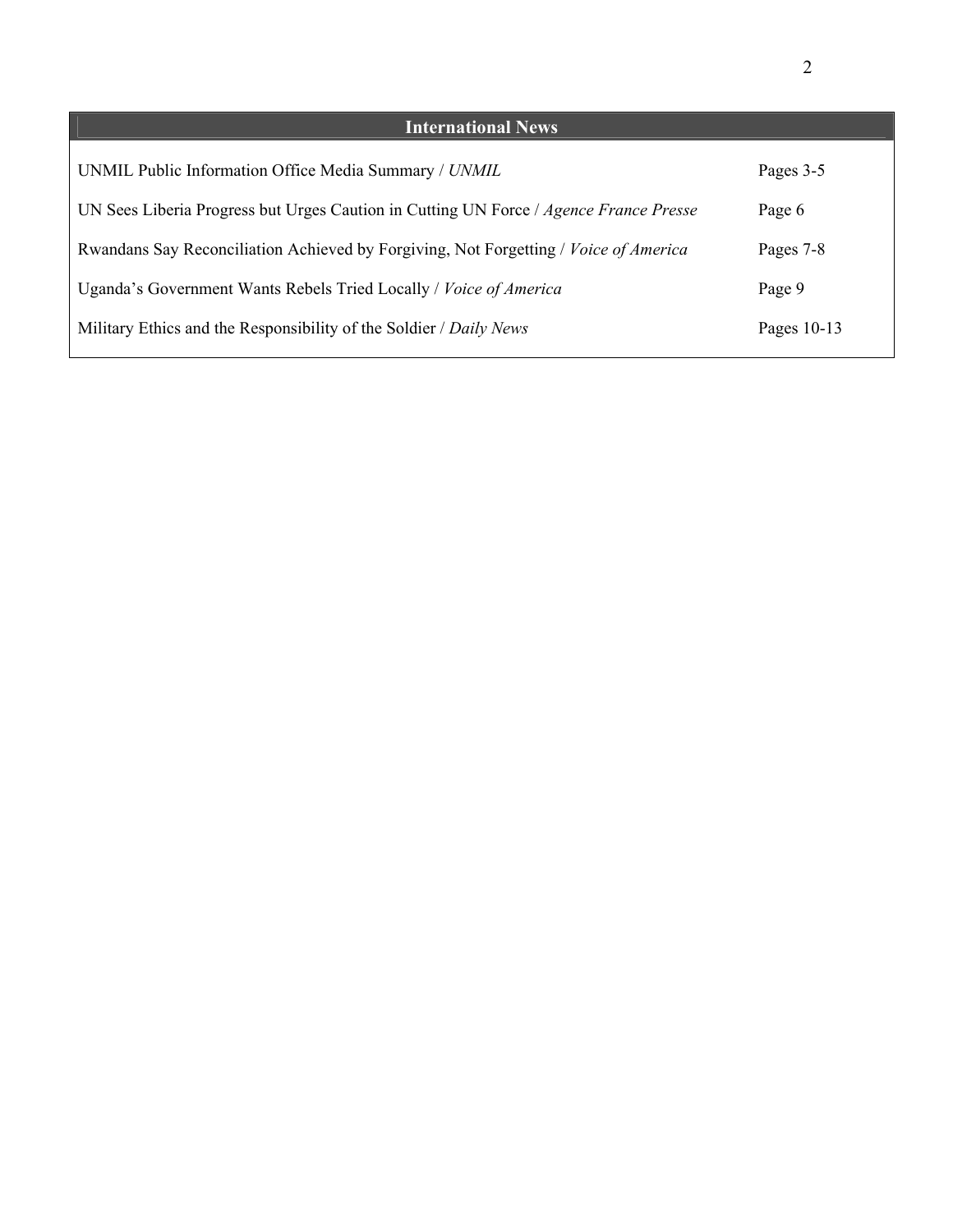

United Nations Mission in Liberia (UNMIL)

## **UNMIL Public Information Office Media Summary 11 September 2007**

*[The media summaries and press clips do not necessarily represent the views of UNMIL.]*

## **International Clips on Liberia**

## **Son of former Liberian president pleads not guilty in torture case: Son of former leader pleads not guilty**

South Florida Sun-Sentinel (KRT) September 11--Trapping naked prisoners in a pit with stinging ants. Holding lit cigarettes to their bare flesh. Shocking their genitals. Those were some of the ways Charles McArthur Emmanuel, son of former Liberian president Charles Taylor, tortured his political enemies, according to an eight-count federal indictment returned last week. Emmanuel, a 30-year-old U.S. citizen, pleaded not guilty Monday in Miami federal court to charges he committed those and other acts of torture as head of Liberia's feared Antiterrorism Unit.

## **LIBERIA: Juvenile justice system in tatters**

MONROVIA, 10 September 2007 (IRIN) - A teenager accused of rape, Abraham peers through the rusty bars of his prison cell where he has languished for two months. His wide eyes and childlike manner belie his alleged crime.

"I don't like being the youngest," the 14-year-old told IRIN. "Sometimes other prisoners make me do things I don't want to." He said that when he first came he could not sleep at night. "Sometimes because I was frightened and sometimes because there was no space to lie down." He shares a cramped, dirty cell with eight other minors accused of similar crimes. At night they fight over the cell's single foam mattress.

## **International Clips on West Africa**

## **Early returns give Sierra Leone opposition leader commanding lead**

By Susan Njanji

FREETOWN, Sept 11, 2007 (AFP) - Ballots counted in Sierra Leone's presidential run-off indicated a strong early lead Tuesday for opposition leader Ernest Koroma over his rival, outgoing Vice President Solomon Berewa. The National Electoral Commission's first early preliminary results issued late Monday showed Koroma with a wide 29 percent point lead, culled from a fifth of the official returns. With 1,364 of the 6,157 polling stations reporting, Koroma had received 294,498 votes, or 64.3 percent, to Berewa's 163,708 across 10 of 14 districts in an election aimed to turn the page on years of civil conflict and decades of corruption that have ruined the potentially prosperous nation.

## **Local Media – Newspaper**

### **Lawyers of Former Chairman Want Indictment Dropped**

*(The Inquirer and The Forum)* 

- Lawyers representing former Transitional Chairman Gyude Bryant have asked the Criminal Court 'C' to withdraw the indictment against their client.
- In a 13 count bill of information, the defense lawyers argued that the indictment is based on an ECOWAS investigation and has no legal basis under Liberian laws. The lawyers claimed the National Transitional Legislative Assembly's binding resolution did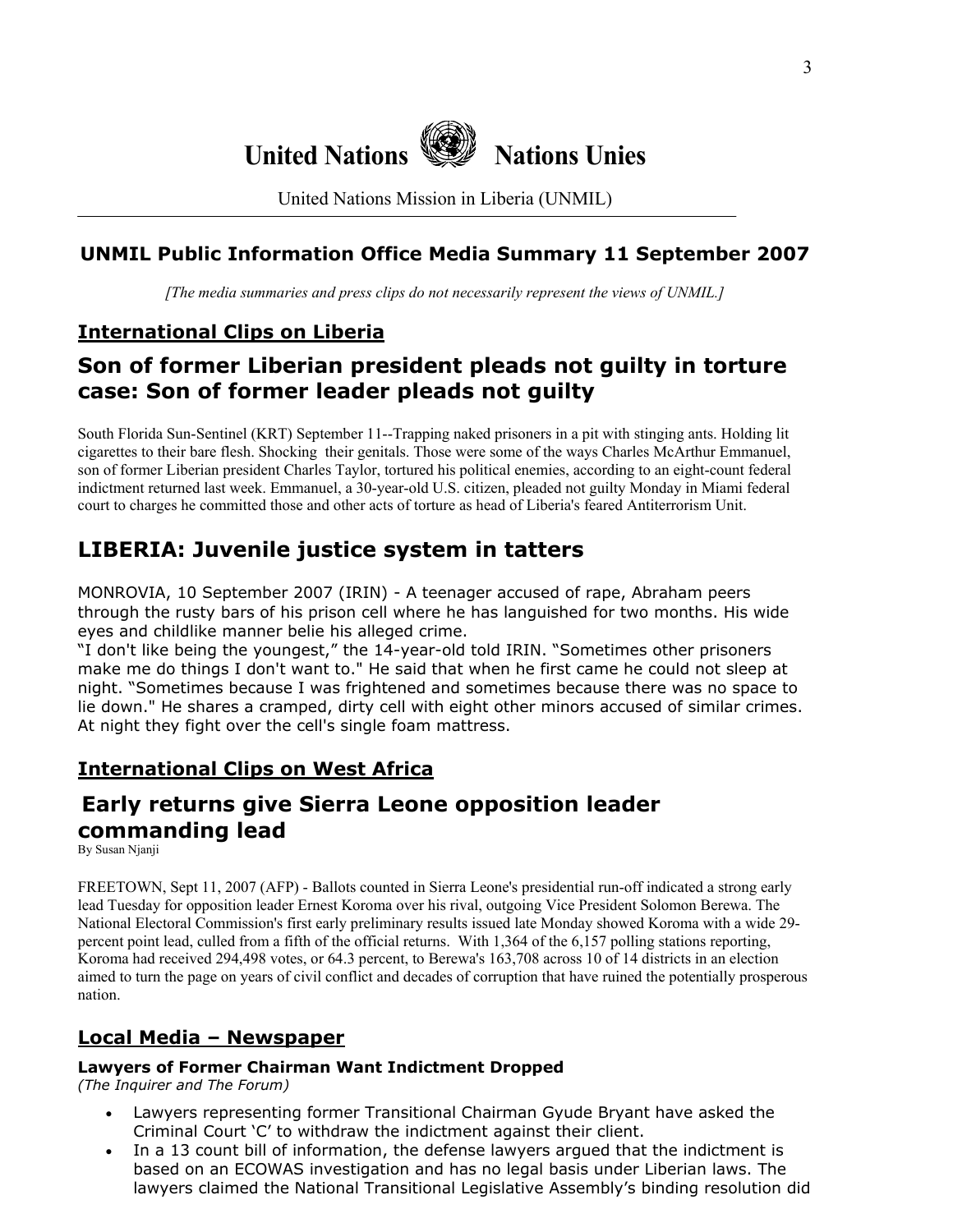not authorize the ECOWAS sponsored audit. They maintained that the government has not audited the Gyude Bryant administration and in the absence of such audit there's no case against him.

### **Government and UNDP Sign US\$1.2 Million Agreement**

*(Heritage, The Analyst and The Informer)*

- The Government of Liberia and the United Nations Development Programme (UNDP) have signed three project documents intended to address women development and participation in the reconciliation process in Liberia.
- The projects valued at US\$1.2 Million will promote the Economic Empowerment of Women in Lofa and Support Women's participation in the TRC process and address Sexual Exploitation, and Abuse and Gender-Based Violence in Liberia. Planning Minister Toga McIntosh and Gender and Development Minister Varbah Gayflor signed on behalf of government while UNDP Country Director, Steven Ursino signed for UNDP.

### **Ghanaian Envoy Denies Aiding "Bogus" Ghanaian Investor**

*(The Analyst and The Inquirer)* 

- Ghana's Ambassador to Liberia, Francis Adu Amanfoh has dismissed media reports that he conspired with an international Ghanaian criminal to dupe Liberians.
- Addressing a news conference on Monday, Ambassador Amanfoh said he would in no way muddle the bilateral ties that have existed between the two countries and said he instead intends to encourage Ghanaian businessmen to invest in the country.
- A local daily reported that the Ambassador allegedly assisted a Ghanaian; Broni Wanbour to leave the country after investigation revealed he had duped several Liberians through an import business he established. He added that the publication in a local daily is an insult to the people of Ghana and President John Kufuor.

### **House of Senate Cites Auditor-General Morlu**

*(The Analyst and Heritage)* 

• The Liberian Senate has cited Auditor General, John Morlu to appear before it today to give reasons why he should not be held in contempt. The Heritage reports that the decision by the Senate to summon Mr. Morlu is based on his alleged failure to adhere to an earlier communication addressed to him by the Senate.

### **Former Transitional Leader Sick & Alone in the US**

*(New Democrat)* 

- Quoting a United States-based newspaper, *New Democrat* reports that the Former Transitional Chairman, David Kpormakpor has been abandoned in the US where he is living alone, ill and counting his days. He ruled from February 28, 1994 to September 2, 1995.
- The Former Chairman is one of those targeted for deportation following the expiration of his Temporary Protective Status (TPS).

### **Former House Speaker Drops Bribery Allegation against Colleagues**

*(Heritage and National Chronicle)* 

• Former House Speaker, Edwin Snowe says he has dropped his bribery claim against some of his legislative colleagues who he accused of receiving US\$5,000 each as bribe to unseat him. *Heritage* quotes Mr. Snowe as saying that his decision to drop the bribery claim was to move the work of the House forward.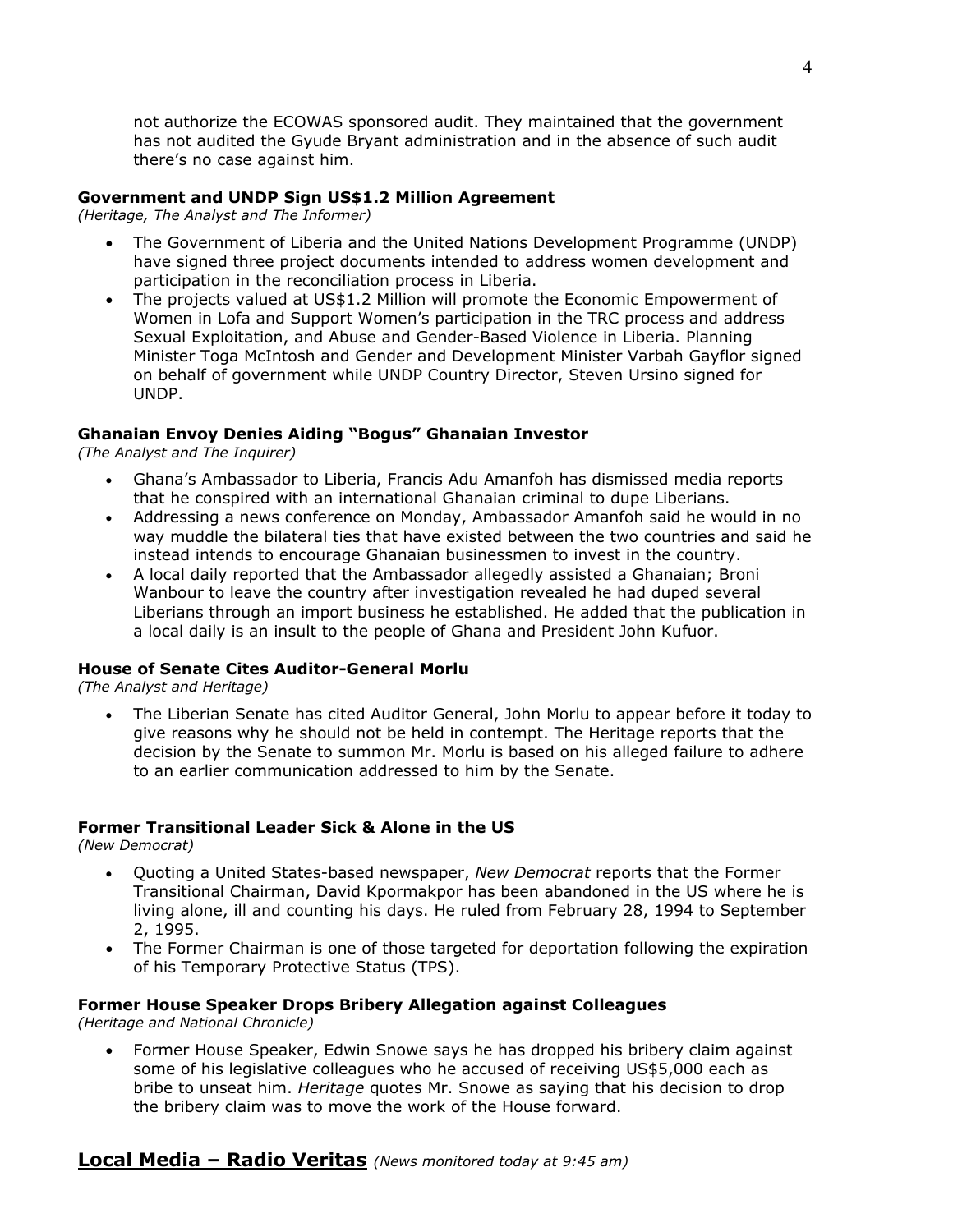#### **Government and UNDP Sign Project Agreements**

 *(Also reported on Truth FM, Star and ELBC Radio)*

#### **Bryant's Defense Lawyers Ask Court to Nullify Case**

 *(Also reported on Truth FM, Star and ELBC Radio)*

#### **International Medical Group Trains Health Workers**

• In an interview yesterday, the Manager of the Child Survival Project of the Medical Teams International, Dr. Saye Bawoo said that training for 24 health workers in the areas of case and integrated management of childhood illnesses has started in Grand Cape Mount County.

 *(Also reported on Truth FM, Star and ELBC Radio)*

#### **President Says Mismanagement Ruins Key Port**

• During the formal presentation of a warehouse to the Liberia Business Association yesterday, President Ellen Johnson Sirleaf said that mismanagement, mistrust and misapplication of resources have ruined the once viable and economically important Freeport of Monrovia. She added that the restoration and improvement of the Port remain a challenge to the Government as it endeavoured to bring the Port to a level of efficiency and viability.

 *(Also reported on Truth FM, Star and ELBC Radio)*

#### **Opposition Party Calls for a Formidable Democratic Front**

In a statement, the opposition New Deal Movement called on political party leaders in the wake of the death of veteran politician Gabriel Bacchus Mathews, to create a formidable united democratic front in Liberia which would address the long-term leadership crisis that engulfed Liberia.

 *(Also reported on Truth FM, Star and ELBC Radio)*

*Complete versions of the UNMIL International Press Clips, UNMIL Daily Liberian Radio Summary and UNMIL Liberian Newspapers Summary are posted each day on the UNMIL Bulletin Board. If you are unable to access the UNMIL Bulletin Board or would like further information on the content of the summaries, please contact Mr. Weah Karpeh at karpeh@un.org.*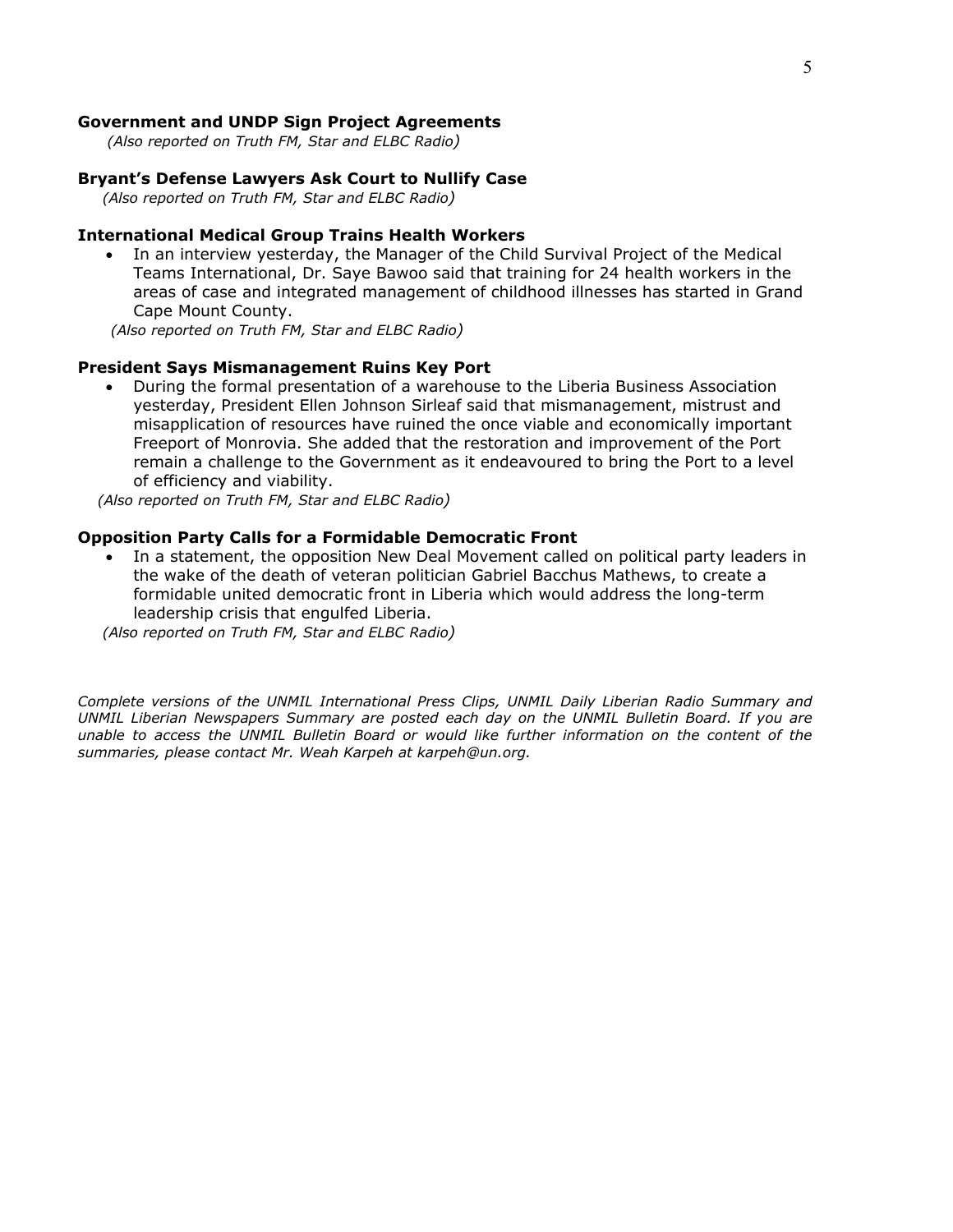# Agence France Presse

Monday, 10 September 2007

### **UN sees Liberia progress but urges caution in cutting UN force**

UNITED NATIONS (AFP) — The head of the UN mission in Liberia on Friday cited "considerable progress" in the West African country as he outlined a three-year drawdown of the UN contingent there from next month.

The visiting head of the UN mission in Liberia (UNMIL), Alan Doss, gave details of his briefing to the Security Council Thursday on plans to cut the current 14,000 UN troops to 9,000 and the police presence from almost 1,200 to less than 750.

He cited "considerable progress" in the resource-rich but impoverished country and said the drawdown plan, put forward by UN chief Ban Ki-moon last month, "was received with understanding" by the 15 member council.

The council is to consider a draft resolution on the issue soon.

Doss told reporters that the three-stage drawdown would be carried out "with caution" and would be tied to implementation of "some core benchmarks" such as building national security institutions and would take into account the five-yearly presidential and legislative elections due in the country in 2011.

"There was an appreciation (in the council) that we have come a long way in Liberia ... but there's still a lot to do," he said.

"The presence of a robust UN force gives the country led by President Ellen Johnson Sirleaf ... the time and the space to push ahead with the reform program, rebuild the national security institutions and ensure the situation in the broader (West African) sub-region remains positive," he added.

Dubbed the "Iron Lady" of Liberia, Sirleaf faces a tough task to rebuild the country recovering from a bloody 14-year civil war.

On the positive side, Doss noted that Liberia remains stable with UN bans on diamond and timber trading having been lifted and state revenues on the rise.

But he warned against complacency, saying security and high unemployment remained a source of major concern.

He stressed that Liberia still had to overcome "a heavy legacy of strife and violence" and the UN would be careful not to jeopardize the achievements of the last few years by withdrawing from the country too soon.

The UN deployed in Liberia in 2003 after ex-leader Charles Taylor, under mounting international pressure, stepped down from office paving the way for an end to the civil war.

Taylor, 59, is being tried for war crimes by the UN-backed Special Court for Sierra Leone but his trial was moved to The Hague over security concerns.

His trial was adjourned last month until January 7 to give his new lawyers time to prepare. Once one of Africa's most feared warlords, Taylor has pleaded not guilty to all 11 charges of war crimes and crimes against humanity including murder, rape and using child soldiers during the brutal 1991-2001 civil war in neighboring Sierra Leone.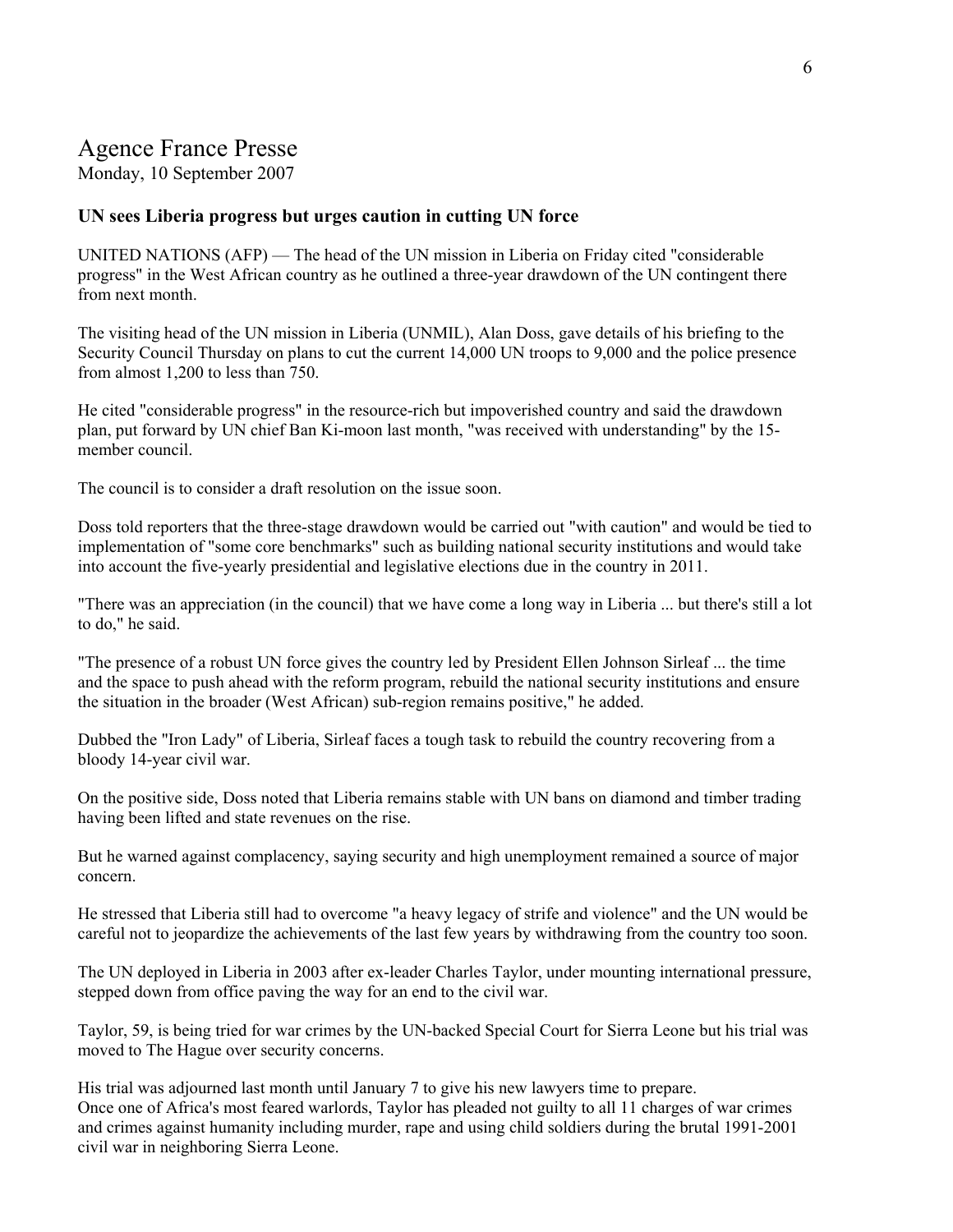## Voice of America

Tuesday, 11 September 2007

## **Rwandans Say Reconciliation Achieved by Forgiving, Not Forgetting**

By Noel King Gwesero, Rwanda

Rwanda's 1994 genocide shook the world with images of brutality, as ethnic tensions in the central African nation flared into a frenzy of violence. In a little over three months, an estimated 800,000 ethnic Tutsis and moderate Hutus were murdered. The aggressors were Hutu militias known as interahamwe, as well as many ordinary Rwandans, including women and children. Thirteen years later, Rwandans say there is only one way to move past the horrors of genocide: forgiveness. For VOA, Noel King has this report from Gwesero, Rwanda.

Members of the Nshuti social club are on their way out for an afternoon excursion to Gwesero Lake, north of the Rwandan capital, Kigali.

Club members gather weekly to play sports and work on small development projects around Rwanda. Packed into a cramped bus, they are merry and excited about the trip.

But the group grows silent as the bus approaches a reminder of Rwanda's troubled history. A sign by the lake notes that Gwesero is the only place in Rwanda where no one was killed during the genocide.



**Man at the "genocide cemetary" of Kigali, Rwanda (file photo)** 

Club President Mustafa Uwihorewe reflected on changes in recent years. "In the past years, the government taught us to hate one another, to kill one another," he said. "Nowadays, they're trying to educate us. We're one people. We were fighting for nothing," he said.

The group has both Hutu and Tutsi members, though, like most Rwandans, none of the members identify themselves by ethnicity anymore.

Some members call themselves survivors of the genocide. Some prefer not to talk about it. Almost none will discuss specific memories of April 1994.

Outside of Rwanda, many people wonder how it is possible for Rwandans to forgive one another for the brutal bloodshed that took place.

It seems forgiveness is possible by placing blame not on individuals, but on Rwanda's former government.

Rwandans overwhelmingly pin responsibility for the genocide on the previous Hutu-dominated administration, which incited ethnic tensions between Hutus and Tutsis.

Ambassador Richard Sezibera, Rwanda's special advisor to the Great Lakes Region, he credits a regime change for the progress. "Rwandans have rehabilitated and reconstructed their country. They're involved in a process of national reconciliation. I think the key has been leadership; people-centered, people-conscious leadership that is determined to learn from history but not be tied down by that history," he said.

While many Rwandans say education and dialogue are the best ways to move forward, many more promote intermarriage.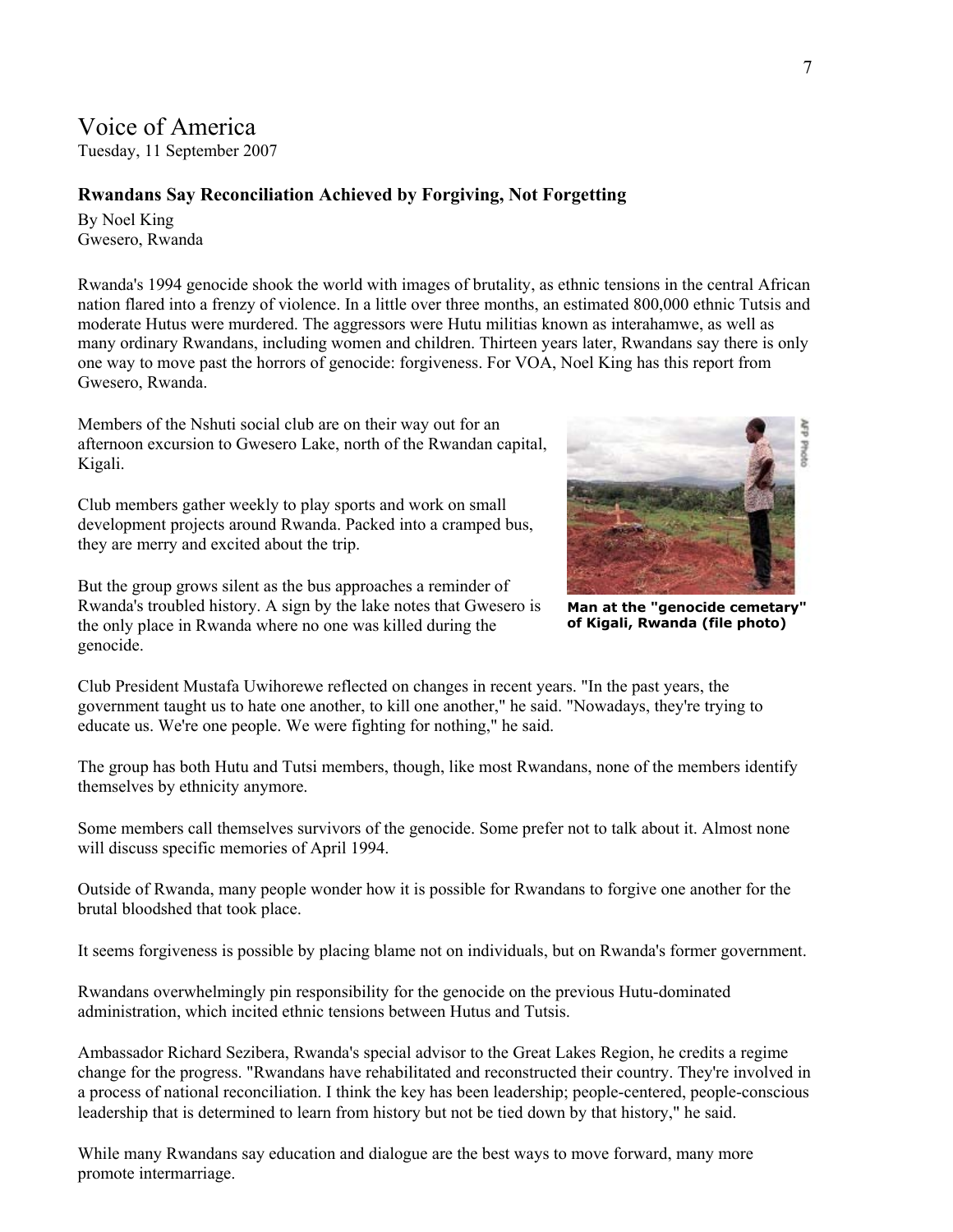While Hutus and Tutsis always intermarried in Rwanda, now the practice is actively promoted - and increasingly popular.

Of course, no steps could be taken without forgiveness. "We have no choice but to forgive one another. We have no choice but to forgive if we want to live together peacefully," said Josephine Uzayisengo, a member of the Nshuti club and a genocide survivor.

Though Rwandans don't like to be known as a nation of tragedy, they say no good will come of forgetting what happened here.

Consolee Katsenjerwa, another genocide survivor, lost most of her family in 1994. She says her personal motto is a phrase that has great meaning for many here. "We have to forgive but we can't forget," she said.

The Nshuti group will meet again next week. And while they identify themselves simply as a group of friends with a social conscience who like to play sports together, they are also living proof of the progress forged by forgiveness.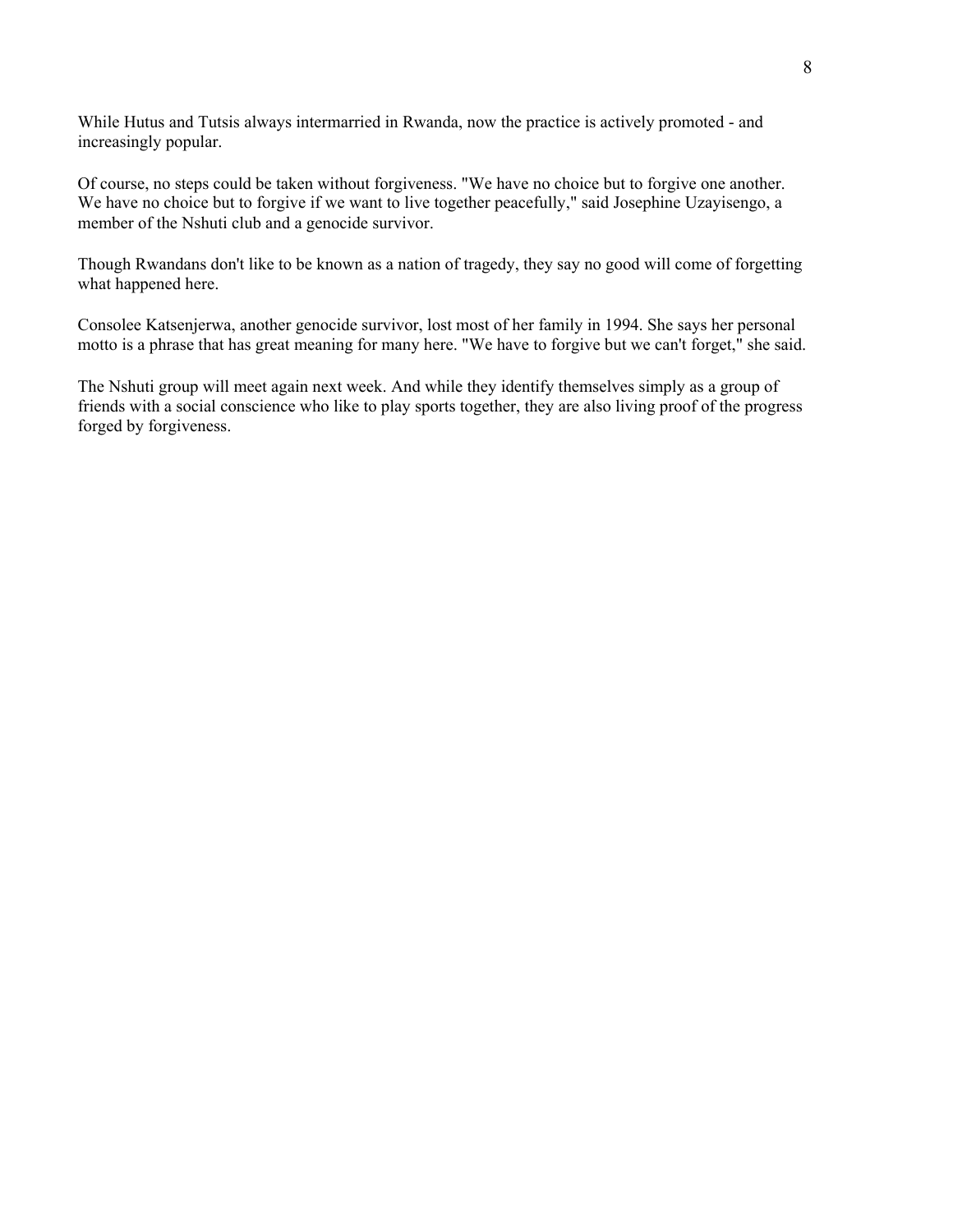### **Uganda's Government Wants Rebels Tried Locally**

By Peter Clottey Washington,D.C.

Uganda's government says it will approach the International Criminal Court (ICC) to drop indictment charges against the top leadership of the rebel Lord's Resistance Army (LRA) if a final peace deal is signed between the government and the rebels. This comes after the government consulted with victims of the more than two decades of rebel insurgency in the north of the country to ascertain which justice mechanism to use to put on trial the rebels accused of human rights abuses. The government also said its expects the accused rebels to submit themselves to local traditional forms of justice after the last item on the agenda of the peace talks is signed.

From the capital, Kampala, Ugandan Defense Minister Ruth Nankabira tells reporter Peter Clottey the government anticipates the accused rebels will be tried locally.

"The peace talks are going very well. And at the end of it all we expect a document where Joseph Kony will commit his men and women, who are in the bush to the Disarmament and Demobilization and Reintegration (DDRR) into the society. We also expect the Ugandan government to enact a law or to make a legislation through parliament that would handle the side of impunity, which the ICC was supposed to handle," Nankabira pointed out.

She said the rebels would have to come under Uganda's jurisdiction to face a local court.

"The ICC indicted Joseph Kony, Vincent Otti and the rest because Uganda could not get those people because they were outside Uganda's jurisdiction. After the peace talks, we expect those people to come back home. Therefore, when they come back home, our courts shall apply the new legislation that parliament would pass. And therefore, the same country that approached the ICC would approach them again to request them to relax or to withdraw the warrants of arrest to enable Uganda to handle the culprits," she said.

Nankabira questioned why the rebels are upset about the ICC issued warrants against their leaders when they know exactly what to do.

"I also heard that Vincent Otti mentioned such a case, but I'm not worried because his team is going on with consultations. If they are not willing to sign the agreement before the warrants of arrest are lifted, why are they then going on with the consultations? Secondly, they have been sensitized on the procedures of ICC and Vincent Otti is aware that it is impossible for the ICC to withdraw the warrants of arrest before any tangible outcome. So the only justification I'm saying is the signing of the agenda item number five on DDRR, and then coming out of the bush, and then report to Uganda. So that the Uganda government can now take over the case," Nankabira noted.

She reiterated conditions under which the government could approach the ICC for the arrest warrants against the rebel leadership to be dropped.

"We can only approach the ICC with something tangible. That is to say, after agenda item number five is signed by Joseph Kony's team in Juba and the government of Uganda's team, that would mean that there would be disarmament and demobilization and re-integration. Then the Uganda laws would handle those people who committed crimes against humanity, mainly those who were indicted, and the others who also committed crimes would also be handled," she said.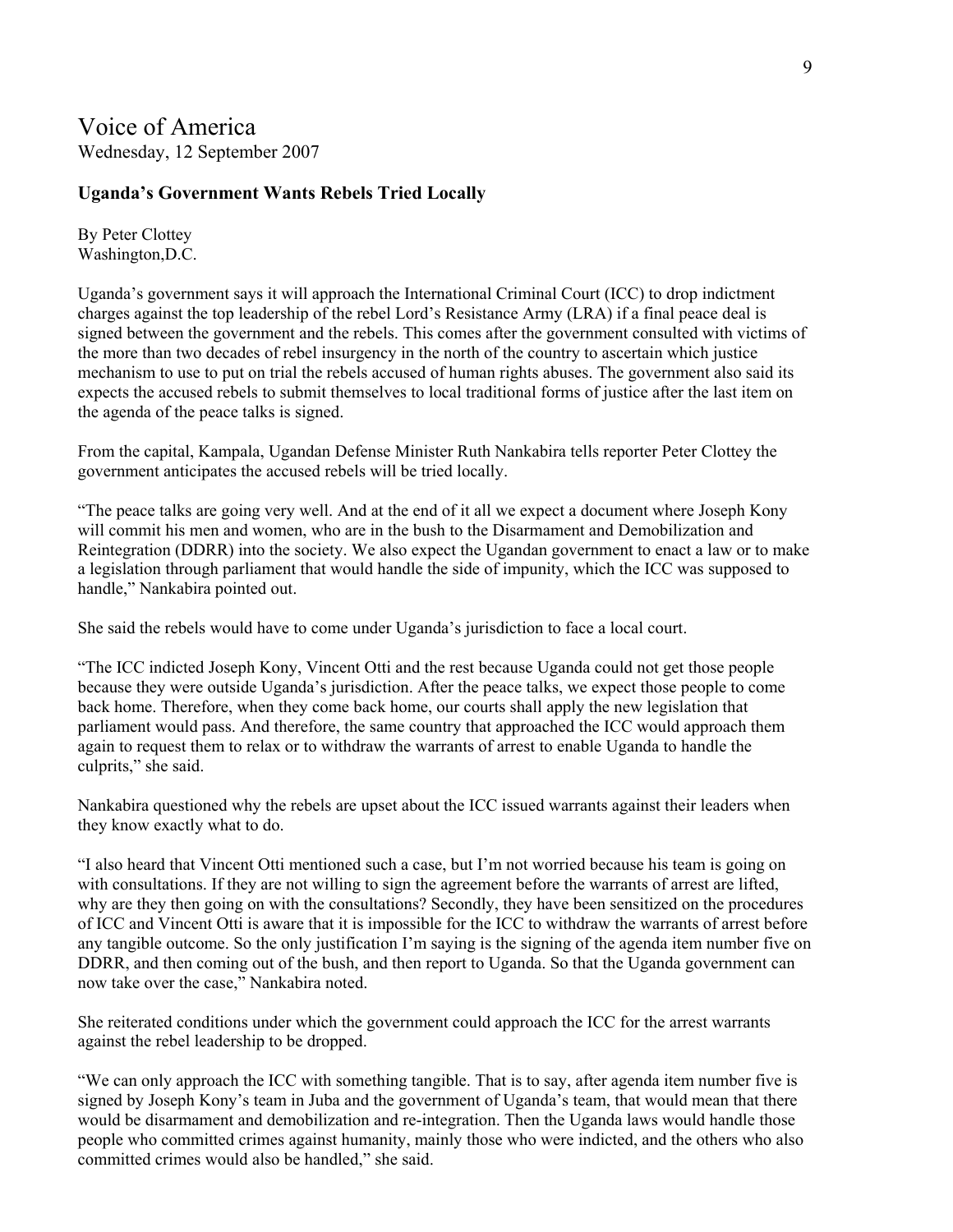## Daily News Monday, 10 September 2007 http://www.defence.lk/new.asp?fname=20070910\_02

### **Military ethics and the responsibility of the soldier**

### (By Dr. Ruwantissa ABEYRATNE)

A "soldier" in this article refers to any member of a military organization. The question posed by this article is when can a soldier be held responsible for following orders, and for giving them.

The conflict of ideas revolving round this question is between the age old proposition offered by the Greek philosopher Cicero and the similar thinking of the more modern positivist Thomas Hobbes, that the law should attribute the actions of a soldier to his superior and not to the soldier who obeys that authority.

This principle, which seemingly insulates the soldier from any moral remorse for carrying out an unjust or illegal order from his superior officer, does not admit of his having the legal justification or official capacity to disobey his superior's orders.

It is based on the fundamental postulate that the soldier need not feel guilty, however heinous his action, if he were following orders of his superior.

#### **A Subordinate's Dilemma**

The dilemma is rooted in Western philosophy, where on the one hand, in the Last Days of Socrates by Plato, Socrates endorses the principle of the legal and moral rigor placed on a subordinate to obey the superior, and on the other hand to the philosophical treatment of the vexing subject in Hollywood movies such as A Few Good Men and Breaker Morant.

The issue has spread its tentacles from Victor Hugo's immortal theme in the Hunchback of Notre Dame to Denzel Washington's more modern tale in Crimson Tide.

Even the legitimacy of Mahatma Gandhi's non violent movement in India and the Rev. Martin Luther King's peaceful civil rights protests in the United States have been impugned as morally reprehensible, triggering rounds of debate over the appropriateness of disobeying the law.

The legal philosophy surrounding this conundrum has also permeated the corporate world in the global economy as was seen in the Enron scandal where the Corporation's chief executive officer offered the defense that he was following the orders of his Board Directors who directed him to devise illicit profit making schemes.

In the corporate world, this argument has been much debated and rejected, particularly when based on the somewhat tendentious imputation that the Board Directors themselves were under implicit orders from the shareholders to make profits for their company, no matter what the circumstances were.

In a later instance, the attorney prosecuting an accountant for making false entries in the WorldCom Corporation argued before the courts that " " just following orders" did not constitute a defense in breaking the law.

In military discipline and persuasion, the question as to whether a soldier could invoke the defense of not being able to do the right thing in the face of his superior's orders to the contrary has been well established by the Nuremberg trials, held at the International Military Tribunal established by the allies after World War 11.

The outcome of the trials was the decision handed down by the court that not only nations but individuals are also responsible for war, war crimes and crimes against humanity. The rationale for the rejection of the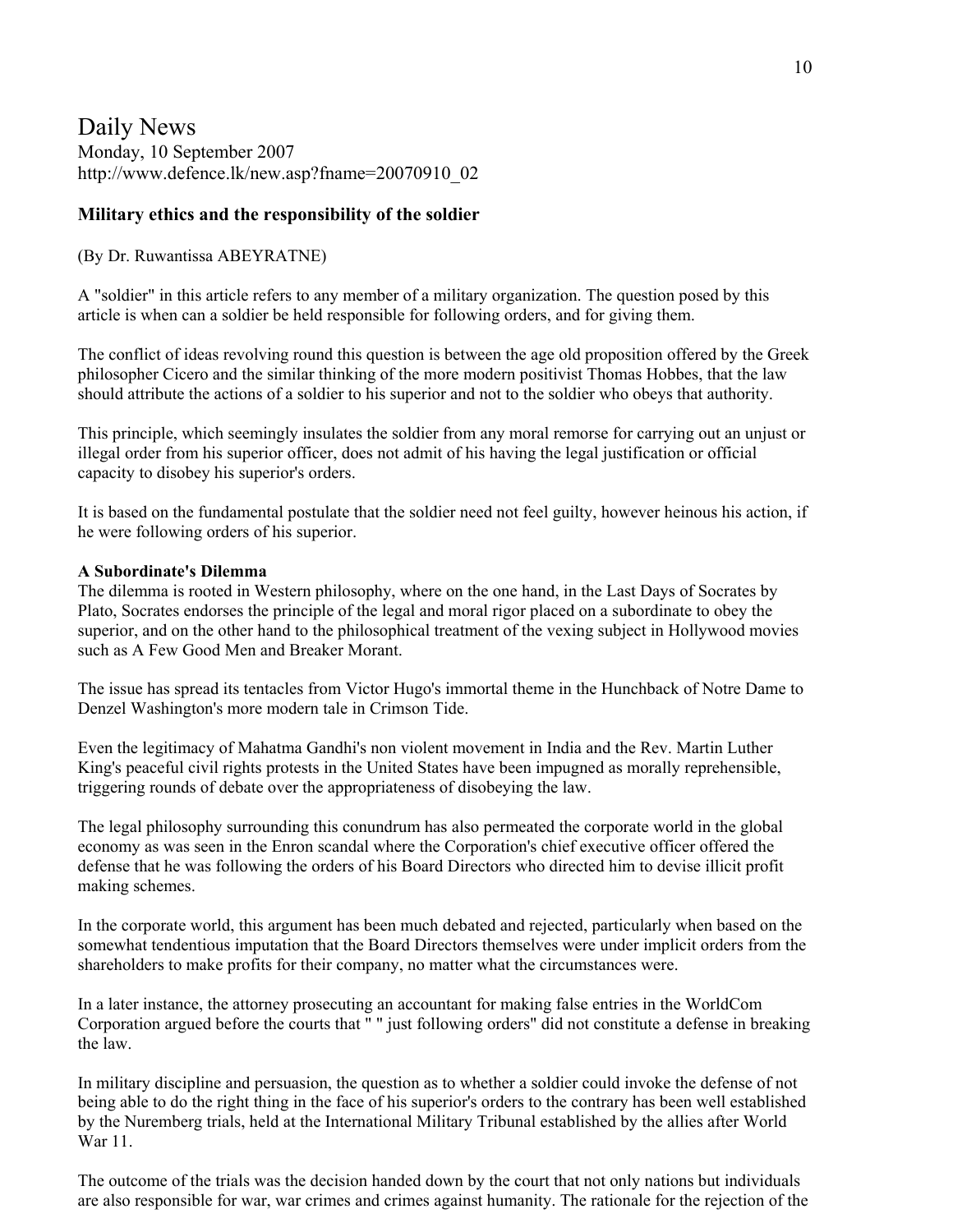superior orders defense is grounded in the fact that responsibility ultimately vests in the individual even if he was under orders.

The Nuremberg principle was emphatically followed by a case in 1950 (the Einsatzgruppen Case) where the United States prosecuted elite military units who, under German influence, rounded up civilians in the Soviet Union and Poland.

The argument adduced to support the prosecution was that the obedience of a soldier is not the obedience of an automation and that the soldier is a reasoning agent.

The argument followed that the fact that a soldier may not, without incurring unfavourable consequences, refuse to drill, salute, exercise, reconnoitre and even go into battle, does mean that he must fulfil every demand made of him.

On the other side is the argument, adduced by one military expert, that during military operations decisions, actions and instructions often have to be instantaneous and do not allow time for discussion or attention by committees.

He further argues that it is vital to the cohesion and control of a military force in dangerous and intolerable circumstances that commanders should be able to give orders and require their subordinates to carry them out.

In this context disobedience in a military environment could mean immediate sanction and court martial.

It is at this juncture that the context of the soldier must be distinguished from that of the civilian who is also required to obey orders, be it from a boss, teacher or a traffic policeman directing the flow of traffic.

In modern, complex military operations where the soldier works in a team often in an acutely stressful environment, could he always be expected to exercise independent judgment in the split second available to him to refuse an order?

This brings to bear the need to set aside rigid conceptualism and consider some compelling and practical problems surrounding the issue.

At the core is the balance required on the one hand between the cardinal principle of military obedience and ensuing liability that might arise in disobeying orders and the psychological and structural contexts that soldiers often find themselves on the other. It is incontrovertible that military training and discipline require obedience and compliance.

It is antithetical and threatening to such a principle if it were to be accommodated by the right to question or disobey.

Military obedience and resistance to illegal orders thus becomes a psychological dilemma that has to be evaluated. At the bottom line therefore lies the question whether the soldier can think for himself in determining whether an order is illegal and whether he could disobey the order irrespective of his military obligation to comply.

Modern military law, which is aligned to the Nuremberg principle, seems to accept the fact that a soldier can and indeed must think for himself, and enforce the rule that an individual can be tried and found guilty as a war criminal irrespective of disciplinary requirements.

Undoubtedly, this could pose a dangerous dilemma to the soldier concerned. When SS Commander General August Scmidthuber was ordered by Adolf Eichmann to kill more than 60,000 Jews in the Budapest Central Ghetto, he had to decide whether to do so and avoid getting shot himself by the Gestapo or heed the threat of Raoul Wallenberg, the humanist who saved thousands of Jews during the war, that if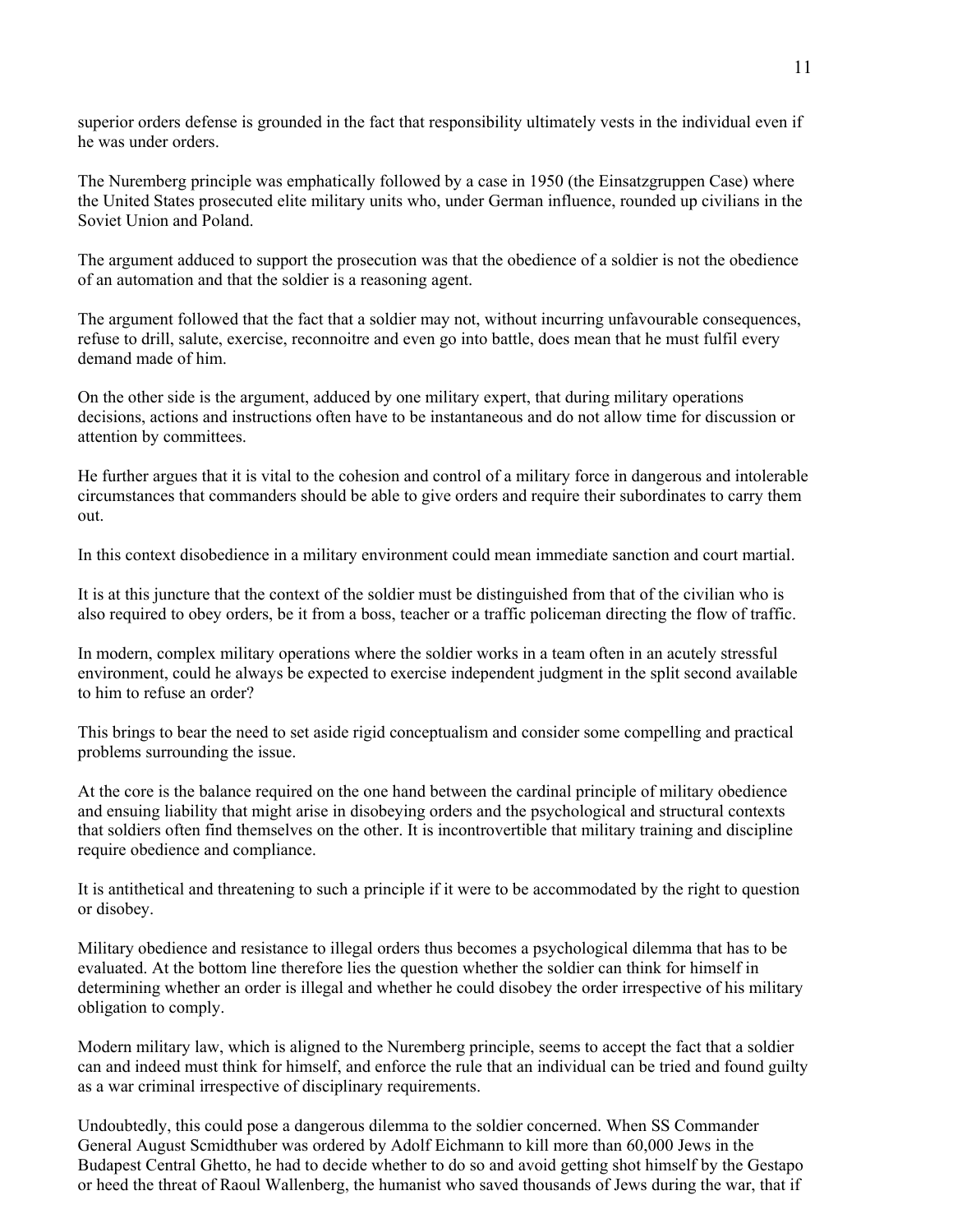Scmidthuber carried out the order, Wallenberg would personally see that Scmidthuber was arraigned and executed as a war criminal. Fortunately Wallenberg's threat worked and Scmidthuber desisted.

There are complex issues involved in determining whether an order is illegal or not.

The corporal on the battlefield has only his judgment to go on, as to whether he is doing the right thing and not merely doing things right. He may or may not know that at the core of his determination would lie rules of military service, national constitutional law and international humanitarian law.

#### **Shifting contexts**

Shifting contexts and complex military arsenal and technology would add to the difficulty. This is perhaps the reason why Colonel Patrick Finnegan of the United States army, writing to the Military Review in 1996 said: "I know that if I ever go to war again, the first person I am taking is my lawyer".

Responsibility of the Superior Officer Placed squarely on the other side of the issue is the responsibility of the superior officer.

There could be three main distinct instances under which liability of the superior officer could be considered. Firstly when orders are given with regard to the treatment and questioning of prisoners of war, there might well be instances of uncertainty and confusion particularly among young and enthusiastic troops.

The now notorious prison abuses in Abu Ghraib prison involving the United States military is a case in point.

Although the guilt of the perpetrators who were military officers is indubitable and undisputed, there has been considerable confusion as to the rules applicable in such circumstances and lines of command.

Added to these factors might well be inadequate training, boredom and anxiety among troops. The second instance would be on the battlefront when an order is given to carry out a planned attack that takes time to carry out. In such an instance there could be doubts in the minds of the troops as to the enormity of the damage to be caused to innocent civilians.

This involves what is now known as the law of uncertain circumstances that deals with collateral damage and the superior officer's knowledge of such.

An order given by a superior officer might well pose a deep sense of moral awareness in a soldier who would know that if such an order were to be carried out it could result in death to civilians.

This area of humanitarian law also concerns the law of foreseen circumstances when a soldier would know that his actions as ordered would kill a known populace or person.

In such instances a court marshal may have to balance the indiscipline with the moral remorse avoided by the soldier by not carrying out a superior's order. The third instance concerns a spontaneous order given on the battlefront.

This is arguably the most complex as the soldier will have to think on his feet,

Superior officers are often aware that both psychologically and professionally, they have an influence on their subordinates.

Additionally, there are powerful incentives such as elevation in rank and promotion, coupled with loyalty, fears of demotion or retaliation and an abiding sense of teamwork.